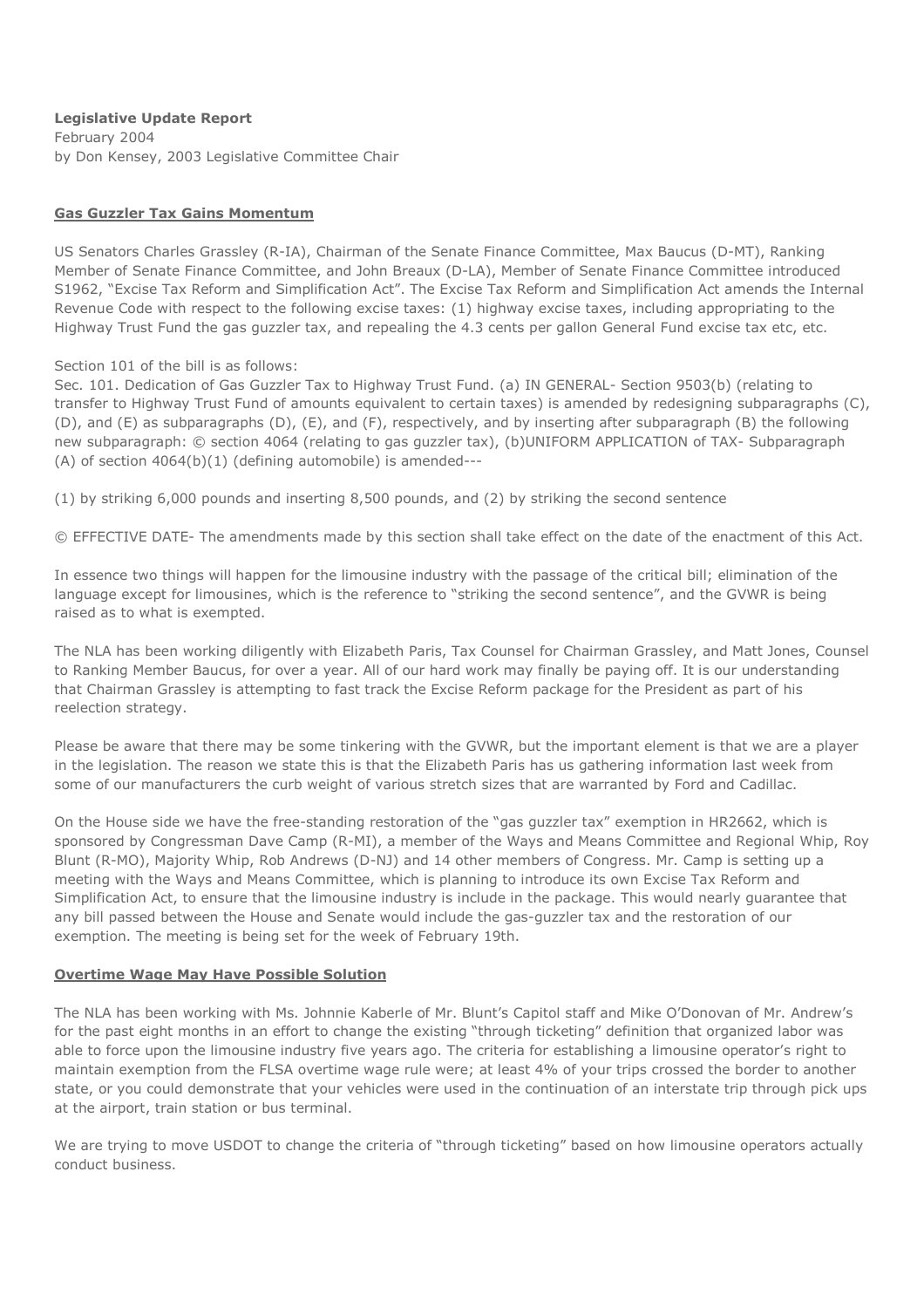Please see the attached email:

#### Ms. Kaberle:

(Please find the original memo outlining the issue. Further, we have given some specific court sites that strengthen our position on this issue. If there is a need to meet with the USDOT Chief Counsel, we are prepared to accompany you. Hopefully, we can finally put all of this behind us.)

## As was discussed yesterday regarding USDOT and the "overtime wage;

Several months ago USDOT agreed to look into providing a solution to the problem confronting the limousine industry, which has been devastated by the events of 9/11 and the economy's downturn. As you recall the definition of "through ticketing" to determine compliance for an interstate trip was inappropriate given the nature of how limousine companies and its corporate clients operate. To our knowledge, no airline, train or bus service marks on the ticket the use of limousine service as a part of the trip.

All that needs to be done, as previously discussed, so that limousine operators will be in compliance and be able to demonstrate that the pick-up and/or drop-off were part of a "continuation of an interstate trip" is to add the following language:

"A through-ticketing arrangement" may be demonstrated by documentation provided by the ground transportation service, travel agents, corporate travel managers or similar individuals or agents that shows that the passenger's origin of travel by another mode of transportation was from another state or country or that the passenger is being returned to another mode of transportation to travel to another state or country."

To date the situation has not been resolved and the industry is being exposed to non-compliance violations in such states as Texas, Arizona and Colorado. It is imperative that the matter is dealt with as quickly as possible.

Barry Lefkowitz Government Affairs Representative, National Limousine Association

PS. The Supreme Court (Morris v. McComb) has previously ruled that transportation within a single state is interstate commerce within the meaning of the FLSA where it forms a part of a "practical continuity of movement" across state lines from the point of origin to the point of destination. In other words, a pick up of a client at the airport coming from Missouri to Reagan International is a continuation of an interstate trip. It is shown on the basis of trip log and other mechanisms as described in the refinement of "through ticketing" above. In addition, there are two district court cases Birmingham v. Airport Limousine Service and Spivak v. Pittsburgh Transportation Company that demonstrate the continuous trip precedent and thus eligibility.

Ms. Kaberle is presently working with Secretary Mineta's Chief Counsel. She is cautiously optimistic that by the LC&T Show there may be a resolution.

## **NLA Helping State Associations**

**Arizona** - A major member of the taxi industry was able to convince the legislature that they were a spokesperson for the limousine industry. They were successful in passing legislation that not only was designed to close down gypsy taxi operators but put limousine operators in Arizona in harms way starting on July 1st. The NLA had two major accomplishments recently; we assisted in the hiring of their lobbyist, Roberto Gutier and mentoring him on the industry, and we spent three days working with the legislature and helped rewrite the entire bill such that the limousine industry gained visibility and credibility and has developed a foot-hold with them being viewed as a consumer advocate.

**California** - The City and County of Los Angeles has made regulatory rulings counter to the industry's ability to conduct "medical transport" service. We are working with NLA members and have designed a multi-phase strategic plan to overcome this problem. The plan involves developing a political campaign of support, grassroots development, and networking with other interested organizations and groups. We will be visiting California in the near future to provide direct assistance.